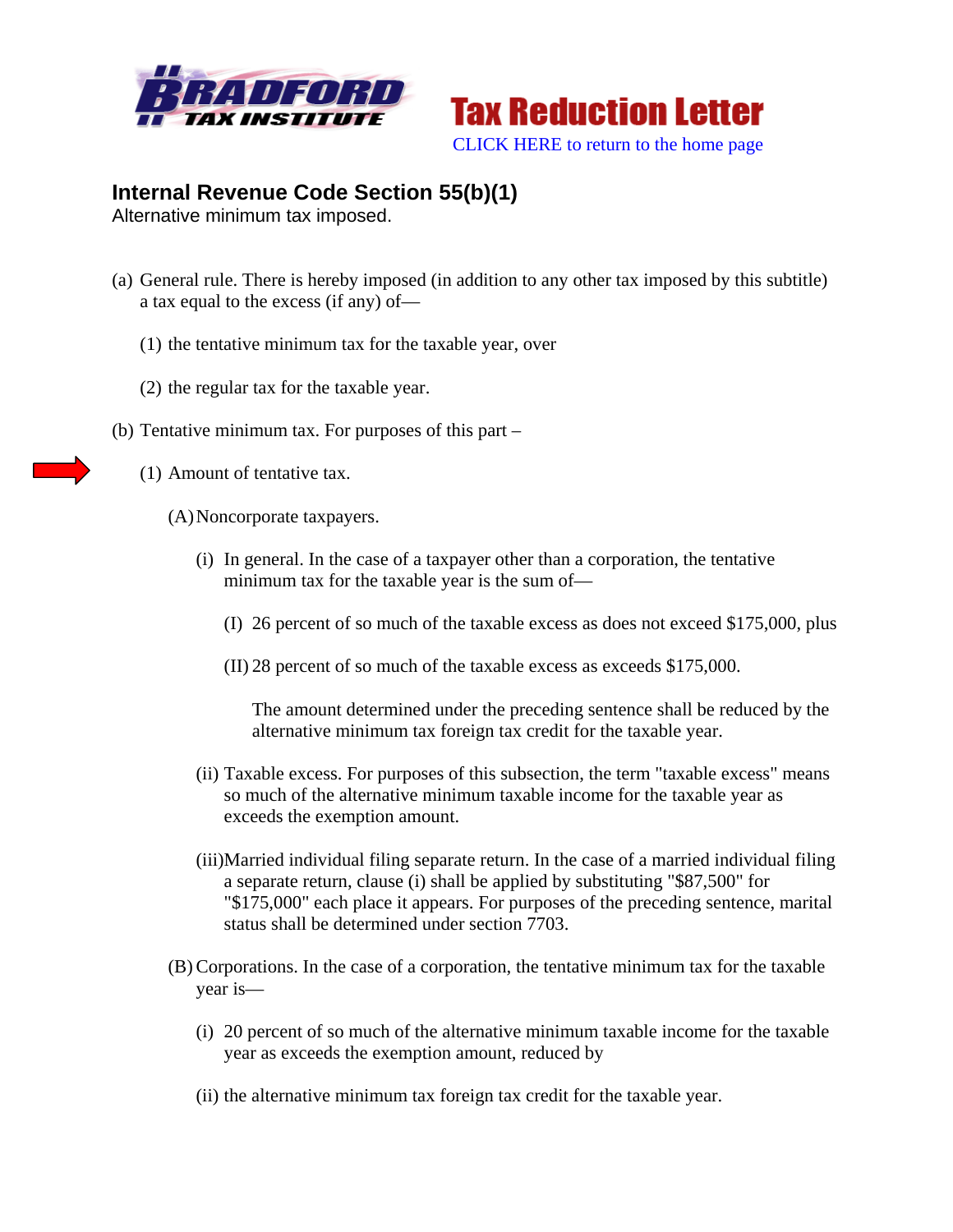- (2) Alternative minimum taxable income. The term "alternative minimum taxable income" means the taxable income of the taxpayer for the taxable year—
	- (A)determined with the adjustments provided in section 56 and section 58, and
	- (B) increased by the amount of the items of tax preference described in section 57.

If a taxpayer is subject to the regular tax, such taxpayer shall be subject to the tax imposed by this section (and, if the regular tax is determined by reference to an amount other than taxable income, such amount shall be treated as the taxable income of such taxpayer for purposes of the preceding sentence).

- (3) Maximum rate of tax on net capital gain of noncorporate taxpayers. The amount determined under the first sentence of paragraph  $(1)(A)(i)$  shall not exceed the sum of—
	- (A)the amount determined under such first sentence computed at the rates and in the same manner as if this paragraph had not been enacted on the taxable excess reduced by the lesser of—
		- (i) the net capital gain; or
		- (ii) the sum of—
			- (I) the adjusted net capital gain, plus
			- (II) the unrecaptured section 1250 gain, plus
	- (B) 5 percent (0 percent in the case of taxable years beginning after 2007) of so much of the adjusted net capital gain (or, if less, taxable excess) as does not exceed an amount equal to the excess described in section  $1(h)(1)(B)$ , plus
	- (C) 15 percent of the adjusted net capital gain (or, if less, taxable excess) in excess of the amount on which tax is determined under subparagraph (B), plus
	- (D)25 percent of the amount of taxable excess in excess of the sum of the amounts on which tax is determined under the preceding subparagraphs of this paragraph.

Terms used in this paragraph which are also used in section 1(h) shall have the respective meanings given such terms by section 1(h) but computed with the adjustments under this part.

- (4) Maximum rate of tax on qualified timber gain of corporations. In the case of any taxable year to which section 1201(b) applies, the amount determined under clause (i) of subparagraph (B) shall not exceed the sum of—
	- (A)20 percent of so much of the taxable excess (if any) as exceeds the qualified timber gain (or, if less, the net capital gain), plus